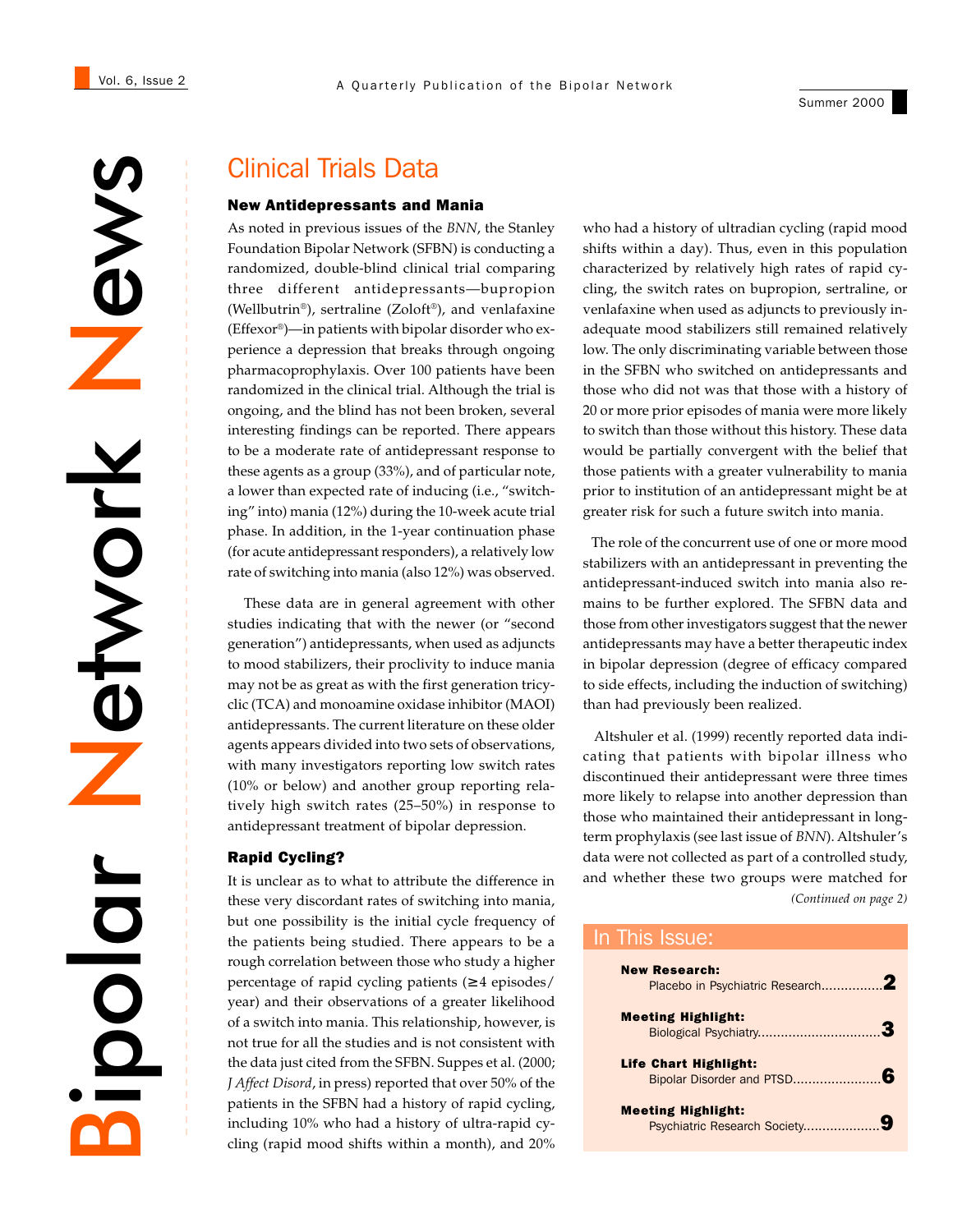#### Clinical Trials Data

equal baseline severity and vulnerability remains to be determined. Nevertheless, the data from these and other sources suggest that using the newer antidepressants earlier to supplement mood stabilizers should be considered. ■

# //www: bipolar

## [www.clinicaltrials.gov](http://www.clinicaltrials.gov/)

This new National Institutes of Health website has information on over 5,000 NIH-funded clinical trials nationwide, including whether or not the studies are recruiting patients and whom to contact for participation. Explore this website if you would like to participate in research and are looking for a study in your area.

#### Bipolar Network News

Editors-in-Chief: Robert M. Post, MD Gabriele S. Leverich, MSW

The *BNN* is published four times a year by an international group of investigators working with patients with bipolar disorder to better understand the long-term course and treatment of the illness. The goal of the Network is to help develop new and more effective treatments for bipolar disorder.

Publication of the *BNN* is made possible by an unrestricted grant from Janssen Pharmaceutica [\(http://us.janssen.com\)](http://us.janssen.com/), a division of the Johnson and Johnson company.



Although the editors of the BNN have made every effort to report accurate information, much of the work detailed here is in summary or prepublication form, and therefore cannot be taken as verified data. The *BNN* can thus assume no liability for errors of fact, omission, or lack of balance. Patients should consult with their physicians, and physicians with the published literature, before making any treatment decisions based on information given in this issue or in any issue of the *BNN*.

For any comments or suggestions you may have, or to be placed on the mailing list, please contact us at:

#### Bipolar Network News

NIMH 10 Center Drive Bldg. 10, Room 3S239 Bethesda, MD 20892

Telephone: (800) 518-SFBN (7326) Fax: (301) 402-0052<br>Website: www.bipolarnetwo Website: [www.bipolarnetwork.org](http://www.bipolarnetwork.org/)<br>E-mail: info@bipolarnetwork.org info@bipolarnetwork.org

# *Clinical Trials Data*<br>(Continued from page 1) **Research Update:** Placebo in Psychiatric Research

The National Depressive and Manic-Depressive Association recently convened a consensus conference on the use of placebo in clinical trials of mood disorders (September 14–15, 1999). Clinicians, scientists, patient advocates, and experts in bioethics and biostatistics met to address many issues in the use of placebo in clinical trials. Recent newspaper articles and television reports have questioned the ethics of giving people with serious mental illnesses a placebo trial, thereby denying them the opportunity to receive a medication that might improve their illness. The BNN has also addressed this topic (see *BNN* Vol. 4, Issue 2, 1998, p. 2). The journal *Biological Psychiatry* recently published an issue [\(Vol. 47, Issue 8, April 15, 2000\)](http://www-east.elsevier.com/bps/rec_iss/4708toc.htm) entirely devoted to the findings and presentations of this conference. Below are some excerpts from that issue:

"A basic principle inherent to all research is that the patient experience no 'unacceptable' harm...This means that protocols including placebo control groups should provide for close monitoring, and if the patient does poorly study treatment should immediately be terminated and rescue treatments instituted. (p. 687)

"I recommend that free care be provided, equal in time to study duration, to patients who were terminated from the study due to side effects or lack of efficacy." (p. 688)

- Dennis S. Charney, Yale University School of Medicine: *"The Use of Placebos in Randomized Clinical Trials of Mood Disorders: Well Justified, but Improvements in Design are Indicated"*

"...in mental disorders...there have been apparently well-designed trials in which the response to placebo was not only robust, but statistically indistinguishable from the response to the active compound....Thus, a new compound might look equivalent to an established medication, but without a placebo control one does not know whether the particular population enrolled in that particular trial would have improved in any event. (p. 689)

"NIMH-sponsored trials should include placebo conditions when alternative designs would not provide replicable and generalizable results. (p. 690)

"If symptoms have worsened or remained unimproved in people on placebos, then why not rerandomize such placebo nonresponders to standard or experimental treatment as soon as is reasonably appropriate?" (p. 690)

- Steven E. Hyman, David Shore, National Institute of Mental Health: *"An NIMH Perspective on the Use of Placebos"*

"...50 years of experience speak to the unique value and utility of placebo-controlled trials. There is little room for doubt that the continued use of placebo control groups is vital to the protection of the drug supply. Although respect for the interests of individual patients requires that placebo not be used in every setting and when used, used prudently, nothing requires that its use be proscribed absolutely." (p. 705)

- Paul Leber, Neuro-Pharm Group LLC: *"The Use of Placebo Control Groups in the Assessment of Psychiatric Drugs: An Historical Context"*

"The ethical opposition to the use of placebos in clinical trials is based on the norm of medical ethics that physicians have an obligation to promote benefit to individual patients by providing optimal medical care....I contend that time-limited periods of treatment witholding in placebocontrolled trials of new psychiatric treatments may be ethically justifiable, provided that the design and conduct of these studies satisfy stringent ethical standards and guidelines. (p. 711)

*(Continued on page 11)*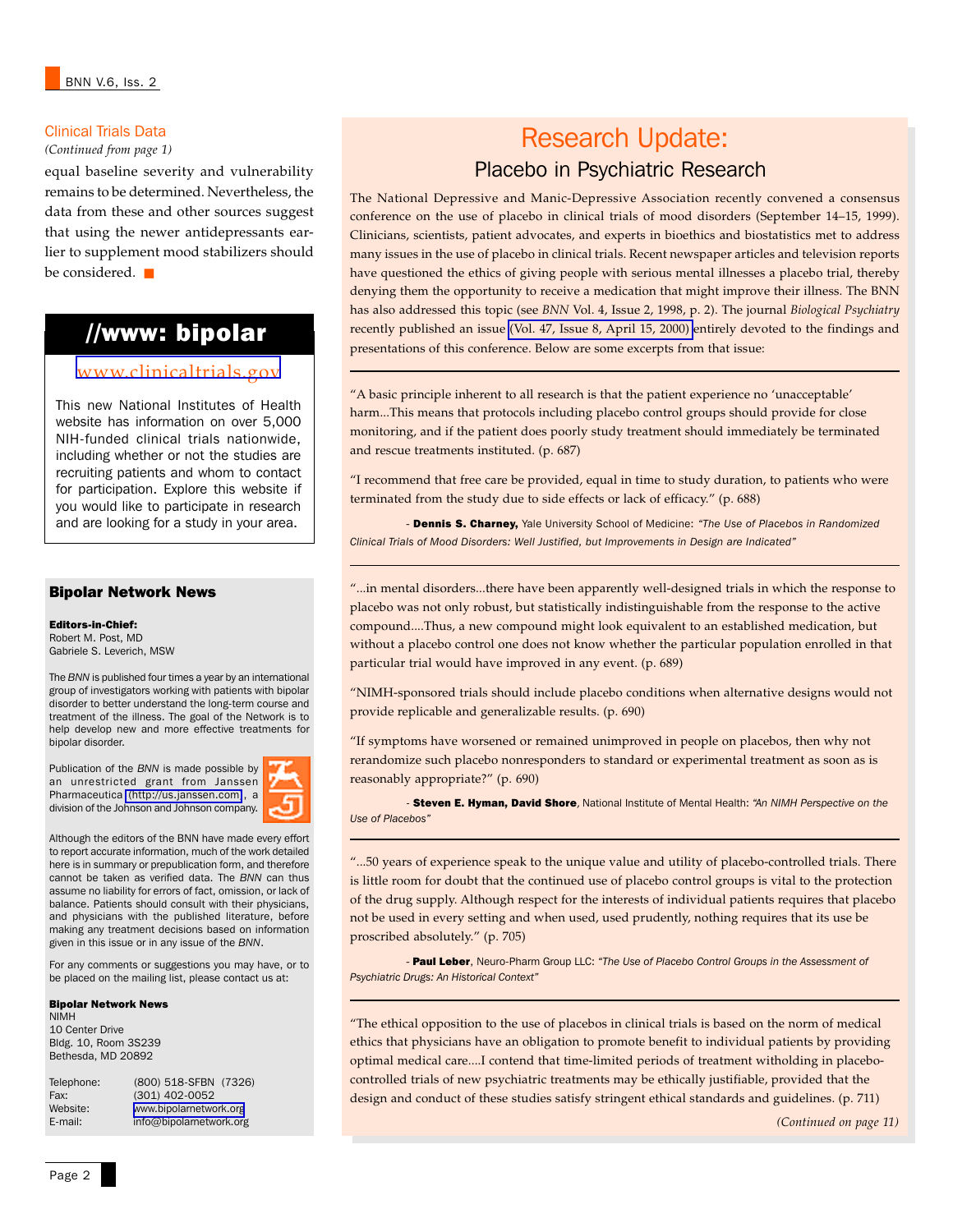# Meeting Highlights

Society of Biological Psychiatry Chicago, Illinois, May 11–13, 2000

The Annual Meeting of the Society of Biological Psychiatry, held from May 11–13, 2000, in Chicago featured a number of presentations relevant to bipolar illness. Highlights included the following:

## ECT Update

Dr. H. Sackeim of Columbia University reviewed the clinical efficacy and side effects of electroconvulsive therapy (ECT), presenting convincing data that low-dose, right unilateral (one-sided) ECT was ineffective in two different studies of major depression (i.e., 23% improvement or 17% improvement, respectively). However, high-dose right unilateral ECT was as effective as bilateral (two-sided) ECT, and bilateral ECT clearly produced more lasting amnesia and memory defects ([Sackeim et al., 2000;](http://www.ncbi.nlm.nih.gov/entrez/query.fcgi?cmd=Retrieve&db=PubMed&list_uids=10807482&dopt=Abstract) *Arch [Gen Psychiatry](http://www.ncbi.nlm.nih.gov/entrez/query.fcgi?cmd=Retrieve&db=PubMed&list_uids=10807482&dopt=Abstract)* 57: 425–434). In addition, he presented new data on ultra-brief pulse right unilateral ECT in major depression (0.3 msec pulse width vs. 1.5 msec), resulting in less cognitive defect and faster patient reorientation after ECT ([McCall et al., 2000;](http://www.ncbi.nlm.nih.gov/entrez/query.fcgi?cmd=Retrieve&db=PubMed&list_uids=10807483&dopt=Abstract) *[Arch Gen Psychiatry](http://www.ncbi.nlm.nih.gov/entrez/query.fcgi?cmd=Retrieve&db=PubMed&list_uids=10807483&dopt=Abstract)* 57: 438–444).

• Thus, if right unilateral ECT is considered (which it should be, to minimize the cognitive deficits associated with ECT), high intensity ECT is recommended. Sackeim et al. found that "...the likelihood of both antidepressant response and cognitive deficits increased as stimulus dose increased relative to initial seizure threshold, up through 8 to 12 times the threshold."

 Using brain imaging, Dr. Sackeim found that even at high intensity stimulation, right unilateral ECT's effects were located largely on the right side of the brain. This finding is likely to account for the lack of severe adverse effects on learning and memory with right unilateral ECT, which most prominently involve the left hemisphere.

Decreased blood flow or metabolism in the frontal lobe and increased slow waves on the electroencephalogram (EEG) are both correlated with the degree of clinical response to ECT. Patients who had substantial decrements in these indices of prefrontal activity tended to respond well to ECT, whereas those without these changes were generally nonresponsive.

 Dr. Sackeim and colleagues have designed an ultra-powerful magnetic stimulator of the brain for eliciting a motor seizure (with more precision than ECT, because of the use of magnetic, rather than electric, seizure induction). The first patient successfully treated with magnetic stimulation therapy (MST) was rapidly oriented after the procedure and spoke to the investigators with a smile. Whether better control over the parameters of the seizure process with MST vs. ECT will provide a better therapeutic index remains to be determined.

• MST uses a specially designed magnetic stimulator and generally produces opposite effects of conventional repeated transcranial magnetic stimulation (rTMS) of the brain. During conventional rTMS only low stimulation intensities are given, sufficient to activate the motor cortex, produce minor muscle twitches, and have direct effects on other areas of brain, in each instance without the induction of a seizure.

#### Neuropathological Findings

Dr. G. Rajkowska of the University of Mississippi presented findings from the brains of 10 bipolar patients examined at autopsy compared with 11 nonpsychiatric control subjects. Dr. Rajkowska found a decreased density of layer 3 in the dorsolateral prefrontal cortex (Brodman's area nine), comprised of a decrease in the numbers of pyramidal cells but not other neuronal ele-



Summer 2000

ments, a decrease in glial cell density, and an increase in glial size. In two of her separate autopsy studies of patients with schizophrenia [\(Selemon et al., 1995,](http://www.ncbi.nlm.nih.gov/entrez/query.fcgi?cmd=Retrieve&db=PubMed&list_uids=7575100&dopt=Abstract) *Arch [Gen Psychiatry](http://www.ncbi.nlm.nih.gov/entrez/query.fcgi?cmd=Retrieve&db=PubMed&list_uids=7575100&dopt=Abstract)* 52: 805–818; [Rajkowska et al.,](http://www.ncbi.nlm.nih.gov/entrez/query.fcgi?cmd=Retrieve&db=PubMed&list_uids=9510215&dopt=Abstract) 1998, *[Arch Gen Psychiatry](http://www.ncbi.nlm.nih.gov/entrez/query.fcgi?cmd=Retrieve&db=PubMed&list_uids=9510215&dopt=Abstract)* 55: 215–224), there were increases in neuronal density and nonsignificant increases in glial density in these areas, in contrast to the significant decrements in these brain areas in bipolar patients. Her findings in bipolar illness were similar to those in another study of patients who died with unipolar illness [\(Rajkowska](http://www.ncbi.nlm.nih.gov/entrez/query.fcgi?cmd=Retrieve&db=PubMed&list_uids=10331101&dopt=Abstract) et al., 1999; *Biol Psychiatry* [45: 1085–1098](http://www.ncbi.nlm.nih.gov/entrez/query.fcgi?cmd=Retrieve&db=PubMed&list_uids=10331101&dopt=Abstract)) and suggest some selective neuropathological changes in the affective disorders compared with schizophrenia on these measures of neuropathology.

 Dr. R. Deicken of the University of California at San Francisco reported on measurements of *N*-acetylaspartate (NAA), a marker of neuronal/axonal integrity, in the dorsolateral prefrontal cortex of 11 medicated euthymic bipolar I patients compared with 11 control subjects. Using magnetic resonance spectroscopy (MRS), he found that bipolar patients showed: 1) decreased dorsolateral prefrontal cortex NAA bilaterally; 2) decreased prefrontal white matter NAA bilaterally; and 3) increased thalamic NAA bilaterally.

• These data thus supplement a growing amount of structural imaging data suggesting alterations in size or chemistry of the prefrontal cortex, amygdala, and hippocampus in bipolar patients compared with controls.

#### rTMS Update

Dr. L. Grunhaus of Sheba Medical Center, Israel, presented data on 40 patients randomized to ECT versus 41 patients *(Continued on page 4)*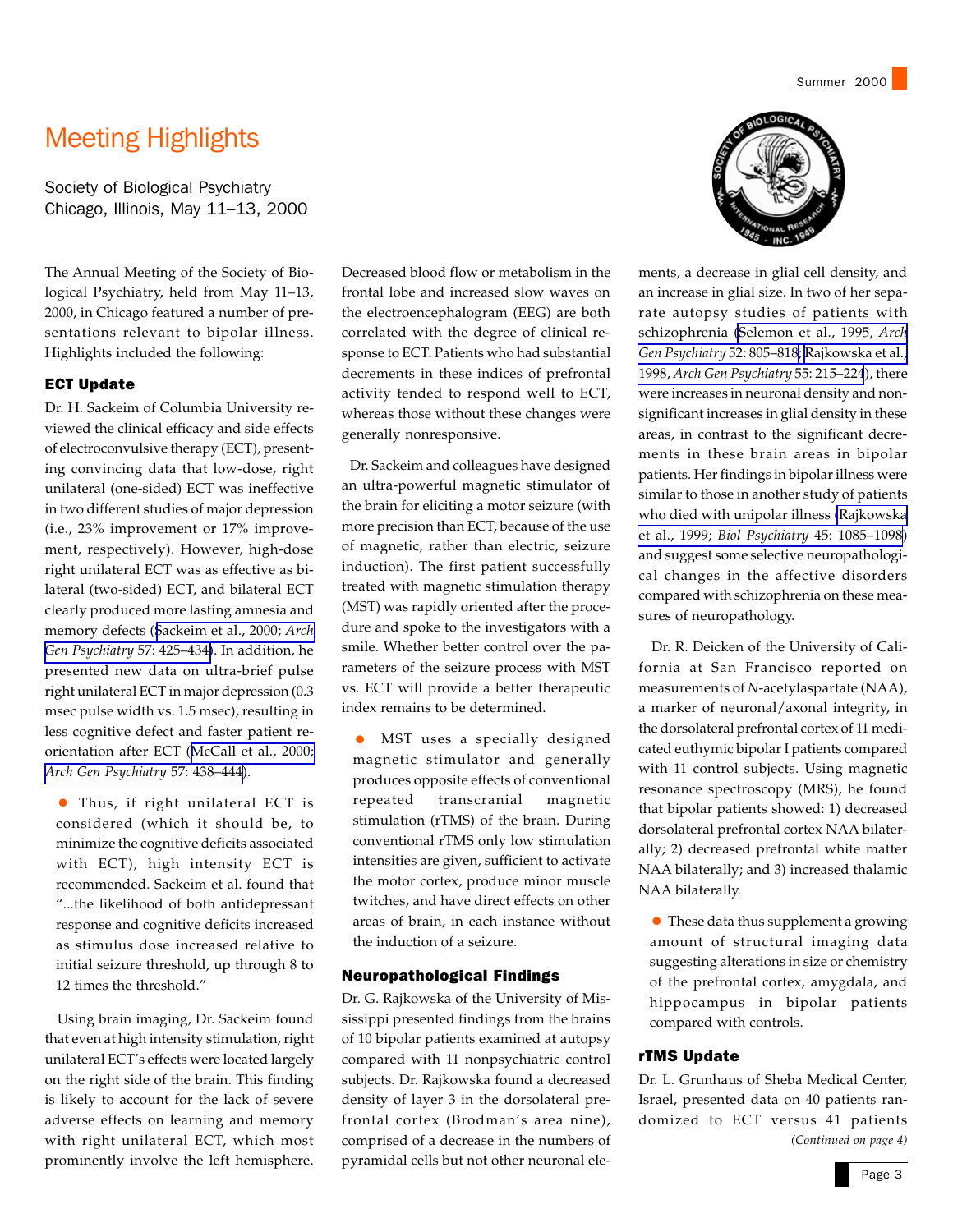#### Meeting Highlights: Biological Psychiatry *(Continued from page 3)*

randomized to repeated transcranial magnetic stimulation (rTMS) of the left dorsolateral prefrontal cortex at 10 Hz and 90% of motor threshold for 80 seconds/day for up to 20 days. Dr. Grunhaus found that rTMS and ECT were generally equally effective in patients with nondelusional major depression (19 of 26 [75%] responded to ECT, 16 of 28 [57%] responded to rTMS), but ECT was highly superior in those with delusional depression (i.e., nine of 14 [64%] responded to ECT, three of 13 [23%] responded to rTMS). Twelve of the patients who received ECT were complete responders, and 16 were partial responders; with rTMS, 11 were full responders and 11 were partial responders.

• These positive data of Grunhaus appear similar to those of Janicak et al. (2000) and in contrast to the reports of many other groups who used rTMS for patients with refractory depression. In these instances, the effects of active compared with sham stimulation are often statistically significant, but the magnitude of effect does not generally appear to be clinically robust.

 Dr. A. Speer of the National Institute of Mental Health (NIMH) presented data on normal volunteers given different intensities (80, 90, 100, 110, or 120% of motor threshold) of rTMS at 1 Hz while they were in the positron emission tomography (PET) scanner. Different pathways were activated with stimulation over the motor cortex (M1) versus the prefrontal cortex; these data will help establish what areas and intensities may be more effective for approaching different neuropsychiatric illnesses. In particular, the higher intensities appeared to have a much wider distribution of neuroactivation measured on the PET scan, suggesting, potentially, the greater clinical utility of the higher intensities in some syndromes.

• These data are interesting in relation to the study of the effects of rTMS at 100%

of motor threshold over ten days in 10 depressed patients (Speer et al., 2000; *Biol Psychiatry*, in press). In this instance, 1 Hz rTMS was found to decrease activity in frontal cortex and left amygdala, whereas 20 Hz stimulation was found to more widely increase brain activity in the frontal cortex, thalamus, striatum, and cerebellum bilaterally as well as unilaterally in the left amygdala, providing the first evidence that the pulse frequency of rTMS may exert different effects on brain activity. These effects lasted for three days following the last rTMS stimulation, suggesting that some of these neural adaptations may be relatively long-lasting.

 Dr. R. Hoffman from Yale University presented data on the effects of rTMS on auditory hallucinations in patients with schizophrenia. In one study, Dr. Hoffman and colleagues stimulated twelve schizophrenic patients with medication-resistant auditory hallucinations with 1 Hz rTMS at 80% motor threshold or sham for 4–16 minutes over 4 days in a double-blind, crossover design. Eight of 12 individuals with active stimulation showed significant improvement in auditory hallucinations compared with sham stimulation. However, in a second study using 90% of motor threshold and a different type of magnetic stimulator, a total of 132 minutes of rTMS over this area of brain (compared with 40 minutes of such stimulation in the first study) was associated with nonsignificant degrees of clinical improvement. This result was nonsignificant partially because some of the sham patients reported lasting improvement in their auditory hallucinations and whereas the patients who had intermittent hallucinations showed rather dramatic effects of active stimulation, those with constant hallucinations showed little change.

• Thus, the ultimate utility of rTMS for suppressing auditory hallucinations in schizophrenia remains to be further explored and better defined. Although five of the six improved patients in the second study had sustained remissions following active rTMS, several of the patients who improved with sham stimulation also had sustained periods of improvement, indicating the importance of placebo controls in determining the actual therapeutic benefit related to the specific procedures involved rather than to the overall context of the experimental situation.

#### The Vagus Nerve

Dr. P. Faris, Dr. B. Hartman, and Dr. E. Eckert, from the University of Minnesota, presented evidence that the vagus nerve (from the stomach to the brainstem) is hyperactive in bulimia, and inhibiting the vagus nerve with ondansetron (Zofran®) is highly effective in decreasing binge eating behavior. They presented data from a 4 week, double-blind clinical trial indicating the highly significant efficacy of ondansetron (24 mg/day, given in six 4mg doses) compared with placebo in 26 patients with severe bulimia nervosa [\(Faris et al.,](http://www.ncbi.nlm.nih.gov/entrez/query.fcgi?cmd=Retrieve&db=PubMed&list_uids=10711927&dopt=Abstract) 2000; *The Lancet* [355: 792–797\)](http://www.ncbi.nlm.nih.gov/entrez/query.fcgi?cmd=Retrieve&db=PubMed&list_uids=10711927&dopt=Abstract). There was a decrease in the number of binges, the urge to binge, the amount of food in the binge, and the feeling of bloating, and an increase in the normal number of meals. These patients also had a significant decrease in their Beck Depression Inventory scores on ondansetron. In animal studies, data were presented that the vagus nerve is important for learning and memory, and an optimal amount of vagus nerve stimulation after short-term learning has occurred is important for its long-term coding into memory.

*(Continued on page 8)* • These observations are consistent with the preliminary efficacy of ondansetron and vagus nerve stimulation studies in humans. As reviewed in the last *BNN*, vagus nerve stimulation may be an effective treatment approach for patients with refractory depression, although controlled studies remain to be completed ([Rush et al., 2000;](http://www.ncbi.nlm.nih.gov/entrez/query.fcgi?cmd=Retrieve&db=PubMed&list_uids=10686262&dopt=Abstract) *Biol Psychiatry* 47: 276– [286\)](http://www.ncbi.nlm.nih.gov/entrez/query.fcgi?cmd=Retrieve&db=PubMed&list_uids=10686262&dopt=Abstract).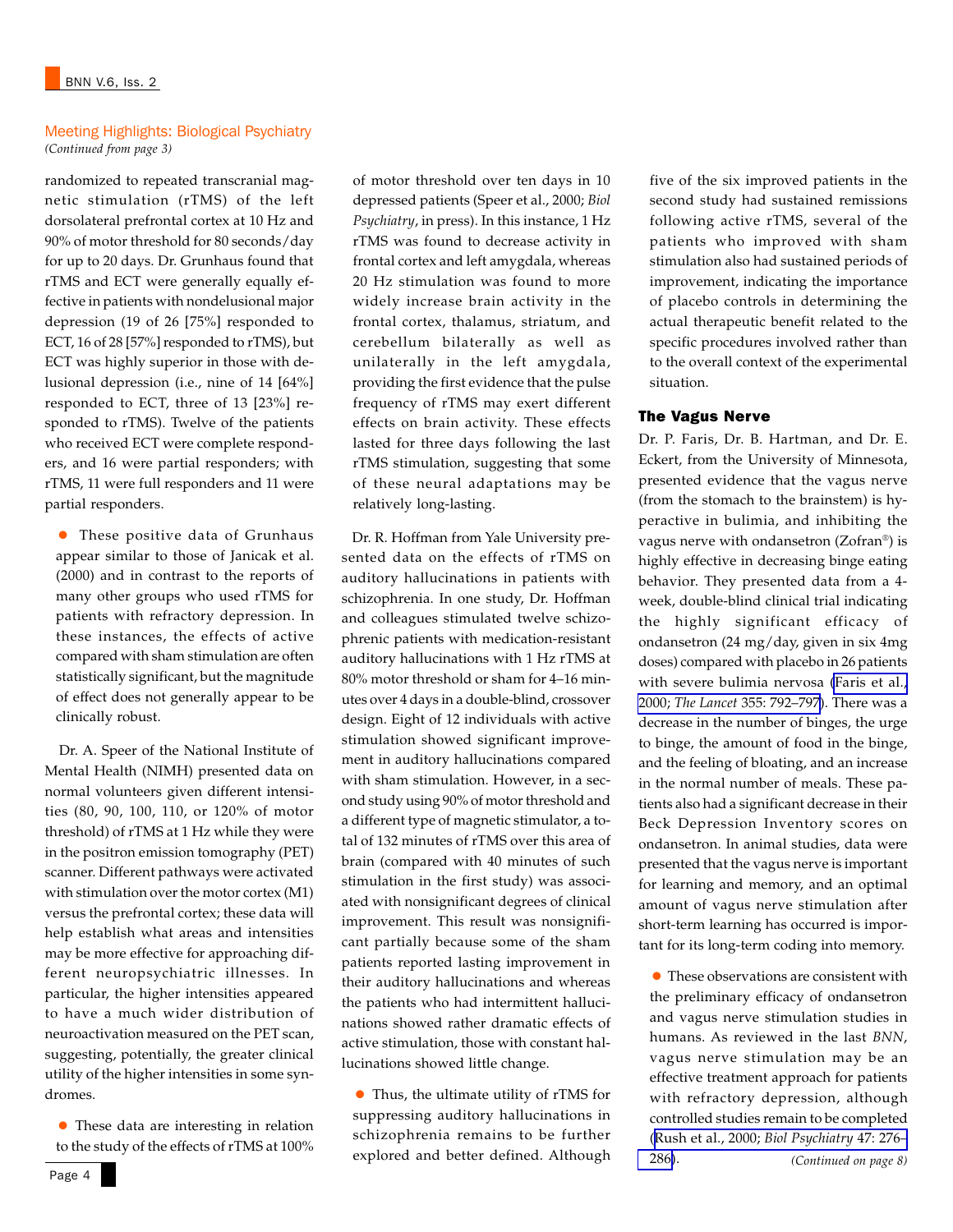

New BNN Web Page!!



The *BNN* webpage was recently updated and revised for easier use. Every issue of the *BNN* is now available at www.bipolarnetwork.org ( $\blacksquare$ ) Just click on the section "The Bipolar Network News" (2) on the left hand side of the page, and then click on the image of the issue (3) you want to view. Past issues of the BNN are now in Adobe Acrobat Reader format, a program that comes with most Internet browsers.\* Some *BNN* readers have called asking for specific back issues, and the new web site should be the fastest way to get specific issues of interest. As noted on the web page, links to other information (such as journal article abstracts) are indicated by text outlined in blue; click on these links for more information. If you have any problems with or suggestions for the *BNN* page, please contact us at webmaster.bipolarnetwork.org.

\*If you need the Adobe program to view the issue you select, go to<http://www.adobe.com/products/acrobat/readstep.html>and follow the instructions for downloading.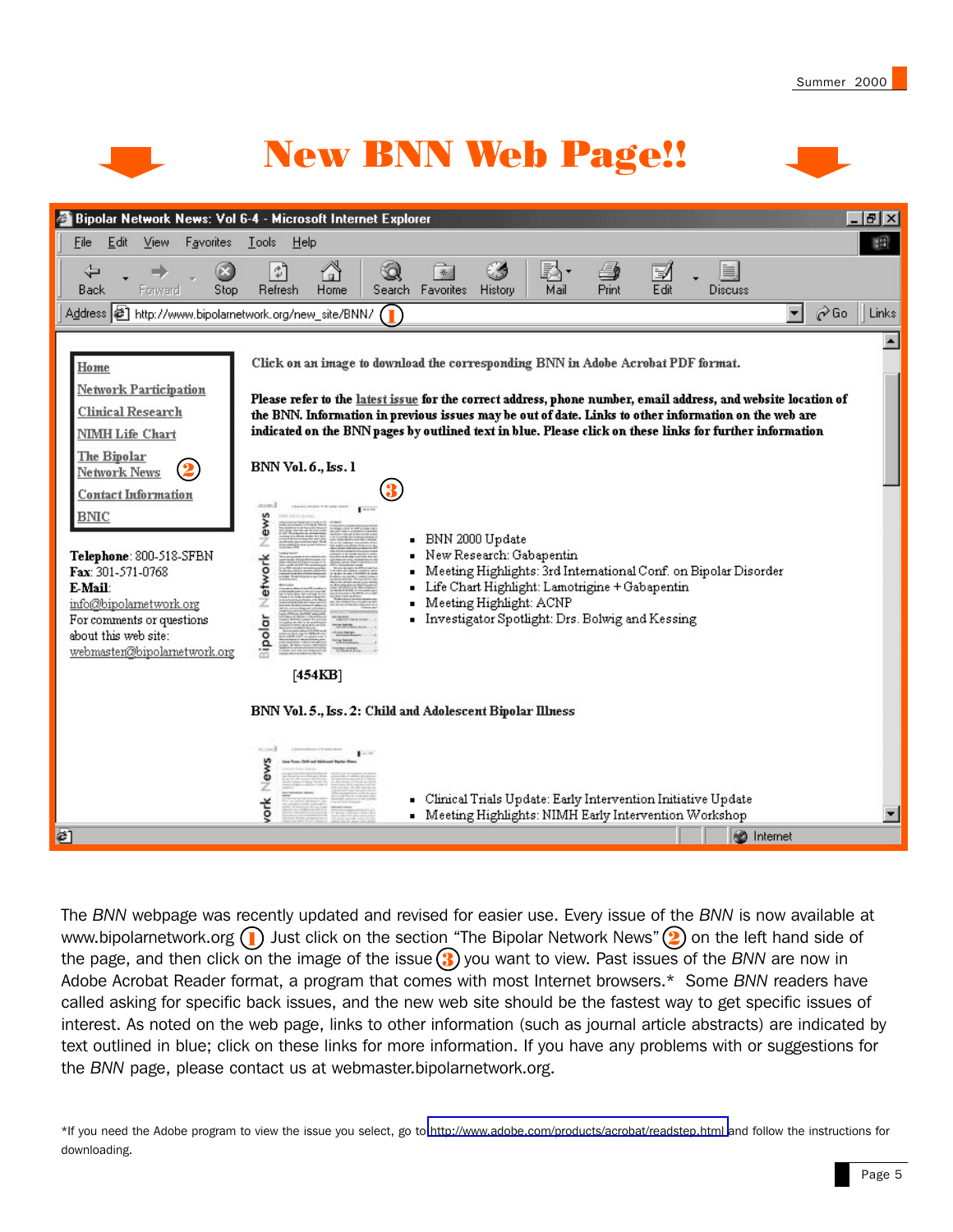# Life Chart Highlight

Remission in a patient with bipolar illness and post-traumatic stress disorder (PTSD)

Bipolar illness is often associated with a variety of other comorbid conditions. Forty percent of bipolar patients in the Stanley Foundation Bipolar Network have experienced an anxiety disorder, and 40% have also suffered from an associated substance abuse disorder (either alcohol or other substances of abuse). In this life chart highlight, we discuss the pharmacotherapy of a patient with bipolar disorder who also suffered from many PTSD symptoms. Because of these two conditions, the patient had been almost completely incapacitated for several years and had not responded to a variety of conventional pharmacotherapies. As illustrated, the patient experienced a full remission on the combination of lamotrigine (Lamictal®), gabapentin (Neurontin®), and carbamazepine (Tegretol®).

## Retrospective

The patient's retrospective life chart history (Figure 1) is striking for the occurrence of a series of horrific stressors, including a history of early physical and sexual abuse, many other psychological and physical assaults in her youth and adulthood, and an adult episode of sexual assault. In addition to her mania and depression, the patient had many PTSD symptoms, including an almost life-long sleep disturbance with insomnia, nightmares, and frequent awakenings; evidence of hyperstartle; spontaneous flashbacks; and a considerable degree of withdrawal and numbing. These symptoms are typical of the PTSD diagnosis, along with evidence of initial single or multiple severe stressors. The patient had previously inadequate response to a variety of mood stabilizers and antidepressants for both her bipolar and PTSD symptoms (Figure 1).

#### NIMH Treatment

As illustrated in Figure 2, this extreme incapacitation continued to be observed at the National Institute of Mental Health (NIMH) (1998–1999); she was often unable to leave her bed or room, overwhelmed by extreme anxiety, flashbacks, and associated depressive symptoms. She volunteered to participate in a clinical trial of repeated transcranial magnetic stimulation (rTMS) of the brain for her PTSD. This trial involved 1 month of randomly-assigned treatment with either sham or 1 Hz (active) rTMS over the right prefrontal cortex, with a frequency of one stimulation/second for 20 minutes/ day and a crossover to the other treatment.

 Disappointingly, the patient failed to improve to any substantial degree in either phase of the rTMS trial, and was offered the opportunity to participate in a double-blind, randomized controlled trial of lamotrigine, gabapentin, and placebo, with each phase lasting six weeks. Neither the staff nor the patient were aware as to which medication was used in any phase; only the pharmacist knew the code, in case there were problematic side effects and the blind needed to be broken for safety reasons.

 In phase I, the patient showed very substantial improvement in her depression and PTSD symptoms, and this improvement continued to some extent in phase II (Figure 2). Her condition worsened convergent with a series of recurrent stressors. The patient had to return home for an important event in the family, and elected to continue on the blind drug phase II and enter phase III of the study upon her return. Phase III was associated with further return of her initial symptomatology, and therefore phase



III was terminated early. The patient then chose to be (blindly) reexposed to the agent associated with the greatest initial improvement, as observed in phase I.

 The phase I agent was lamotrigine, the phase II agent was gabapentin, and the phase III agent was placebo (Figure 2). The patient's improvement on lamotrigine was not as complete as it was initially, so the phase II drug gabapentin (still on a blind basis) was added to lamotrigine. The patient continued to be moderately symptomatic, experiencing a recurrence of sleep disturbance, nightmares, flashbacks, and a generally heightened level of depression and anxiety.

 Carbamazepine was added to the two other anticonvulsant drugs, and remission was almost immediate, complete, and maintained for the rest of her inpatient hospital stay. The patient was able to experience positive affect, enjoy herself, and return to work for the first time in many years.

#### Therapeutic Lessons

This life chart highlight illustrates a number of important principles in the treatment of bipolar illness and PTSD:

• Despite many unsuccessful clinical trials, new medications or combinations of drugs may still produce remarkable clinical improvement. Over the last 25 years, multiple medications have been increasingly used in order to achieve remission [\(Frye et al., 2000;](http://www.ncbi.nlm.nih.gov/entrez/query.fcgi?cmd=Retrieve&db=PubMed&list_uids=10695639&dopt=Abstract) *J Clin [Psychiatry](http://www.ncbi.nlm.nih.gov/entrez/query.fcgi?cmd=Retrieve&db=PubMed&list_uids=10695639&dopt=Abstract)* 61:9–15); in this case, three different anticonvulsant drugs were used.

*(Continued on page 8)* Lamotrigine has emerged as a significant treatment option for patients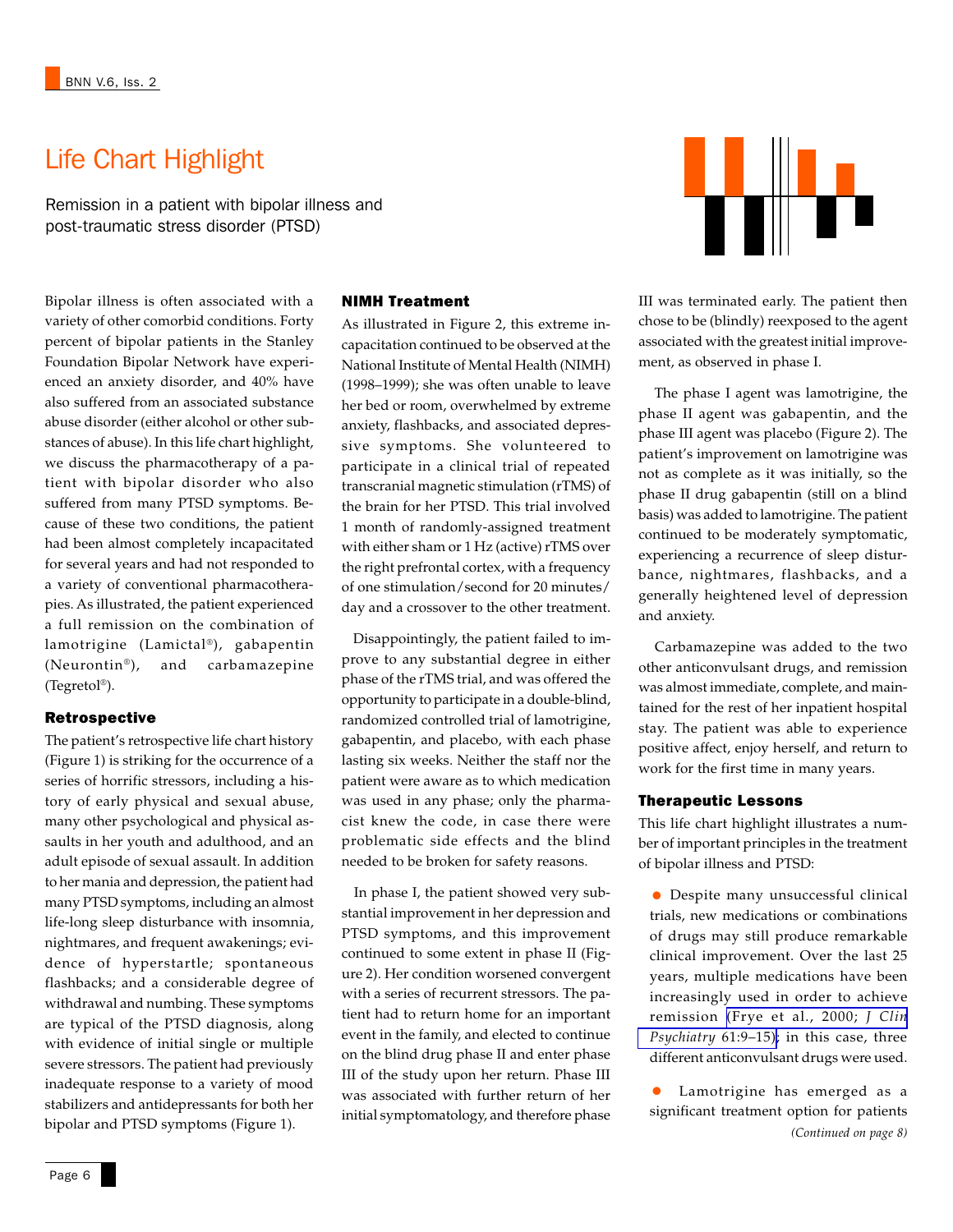

Figure 2: Prospective life chart showing excellent antidepressant response to lamotrigine; remission achieved on lamotrigine and gabapentin combination therapy with the addition of carbamazepine. Note: Gray area is missing data.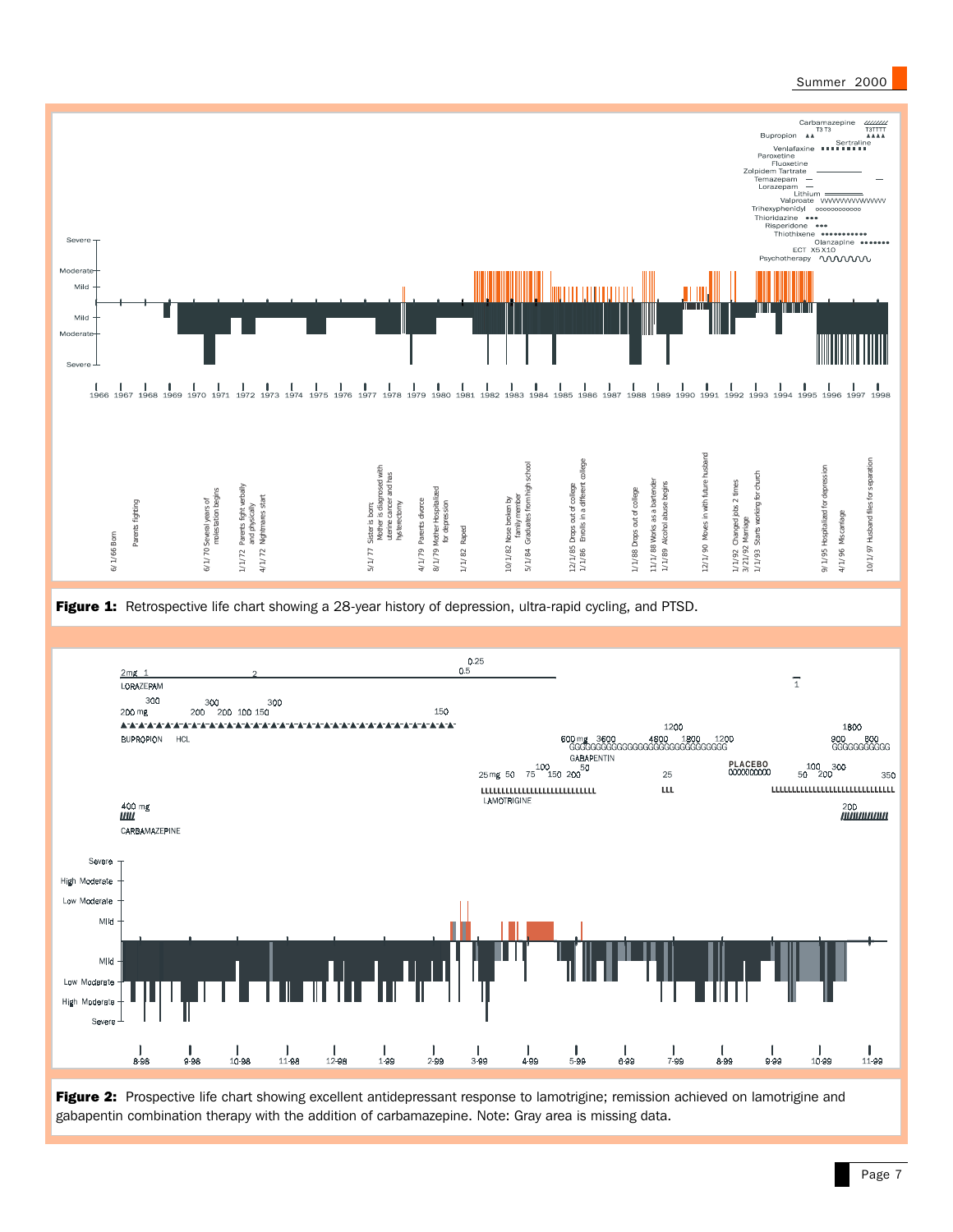# Life Chart Highlights

*(Continued from page 6)*

whose illness has not responded to other treatments (Frye et al., 2000, *J Clin Psychopharmacol*, in press; [Calabrese et al.,](http://www.ncbi.nlm.nih.gov/entrez/query.fcgi?cmd=Retrieve&db=PubMed&list_uids=10084633&dopt=Abstract) 1999, *[J Clin Psychiatry](http://www.ncbi.nlm.nih.gov/entrez/query.fcgi?cmd=Retrieve&db=PubMed&list_uids=10084633&dopt=Abstract)* 60: 79–88). However, lamotrigine must be used carefully and dosages increased very slowly, because rapid dose escalation appears to increase the risk of a very severe rash associated with exfoliative dermatitis (sloughing off of the skin), typically requiring emergency medical treatment and hospitalization (in approximately 1 in 300 adults and 1 in 100 children) [\(Guberman et al., 1999;](http://www.ncbi.nlm.nih.gov/entrez/query.fcgi?cmd=Retrieve&db=PubMed&list_uids=10403224&dopt=Abstract) *Epilepsia* [40: 985–991\)](http://www.ncbi.nlm.nih.gov/entrez/query.fcgi?cmd=Retrieve&db=PubMed&list_uids=10403224&dopt=Abstract). Nonetheless, if one proceeds slowly, there is a reduced chance of developing a severe rash, and other side effects of the drug tend to be minimal, making it a generally well-tolerated and highly effective medication.

• A range of anticonvulsants may be effective in the treatment of PTSD. A preliminary report suggests that lamotrigine may be effective in PTSD [\(Hertzberg et al., 1999;](http://www.ncbi.nlm.nih.gov/entrez/query.fcgi?cmd=Retrieve&db=PubMed&list_uids=10331117&dopt=Abstract) *Biol Psychiatry* 45: [1226–1229\),](http://www.ncbi.nlm.nih.gov/entrez/query.fcgi?cmd=Retrieve&db=PubMed&list_uids=10331117&dopt=Abstract) as it was in the patient illustrated (Fig. 2). Previous studies suggested that both carbamazepine and valproate (Depakote®) also helped some components of patients with PTSD symptoms, particularly insomnia, sleep disruption, and nightmares [\(Ford, 1996;](http://www.ncbi.nlm.nih.gov/entrez/query.fcgi?cmd=Retrieve&db=PubMed&list_uids=8902751&dopt=Abstract) *J [Trauma Stress](http://www.ncbi.nlm.nih.gov/entrez/query.fcgi?cmd=Retrieve&db=PubMed&list_uids=8902751&dopt=Abstract)* 9: 857–863). The serotoninselective antidepressant sertraline  $(Zoloft<sup>®</sup>)$  is the only agent currently approved for the treatment of PTSD; in this patient, a variety of serotoninselective antidepressants had previously failed to produce any amelioration of her symptoms, however.

• Carefully charting a course of illness and response to treatment facilitates the optimal development of pharmacotherapeutic regimens which, in some cases, are complex. This patient was extremely diligent in charting her mood for both her bipolar illness and PTSD symptoms. Both types of forms

(retrospective and prospective) are available upon request. Life charting allows one to delineate subtle degrees of improvement or deterioration with the addition or subtraction of a different drug, and provides important clues to an overall assessment of the risk-to-benefit ratio of a given drug in the context of the entire treatment regimen.

• Gabapentin may play a role in some components of bipolar illness, despite several recent negative controlled studies, including our own at the NIMH (see *BNN* Vol. 6, Issue 1). Gabapentin has a quite benign side-effects profile even at high doses, and shows positive effects in anxiety disorders (particularly social phobia), pain syndromes, tremor, restless leg syndrome, obsessive-compulsive symptoms, Parkinson's disease, and alcohol withdrawal.

• Carbamazepine remains a drug with considerable utility in the treatment of bipolar disorder, even though it is often the third choice after lithium and valproate, largely because of the possibility of multiple drug interactions and the fear of exceedingly rare but serious hematological side effects.

• Even the most severe treatmentresistant mood disorder can sometimes be successfully treated; this patient heroically struggled with her traumatic abuse history and comorbid PTSD and bipolar illness to achieve remission. All patients may not achieve as dramatic a degree of a clinical response as this patient, but in our experience such a complete remission of symptoms can sometimes be achieved. The vast majority of patients with bipolar disorder, even with the additional burden of a comorbid condition such as PTSD, can have very substantial improvement in their illness, especially with careful mapping of its course and collaboration with one's treatment team. ■

Meeting Highlights: Biological Psychiatry *(Continued from page 4)*

## Deep Brain Stimulation

Dr. R. Kumar, from the University of Colorado, presented data on deep brain stimulation (DBS). In DBS, a thin electrode is inserted directly into the brain; different currents are then applied at varying lengths until desired effects are achieved. Dr. Kumar used DBS in the frontal striatal loop of the brain in patients with Parkinson's disease. He noted that similar procedures in the dorsolateral, the lateral orbital, and the anterior cingulate loops may ultimately be used for patients with psychiatric illness as well. Both a direct and indirect pathway go from the striatum to the thalamus, and the indirect pathway goes through the subthalamic nucleus. When the subthalamic nucleus is stimulated in patients with Parkinson's disease, there is marked improvement in many symptoms, and subthalamic nucleus stimulation has become an important therapeutic tool in the treatment of drug-resistant Parkinson's disease. Two of the approximately 100 patients he studied had hypomanic symptoms, such as elevated mood, increased libido, and spontaneous and uncontrolled laughter. Laughter can be evoked not only by stimulation of the subthalamic nucleus, but also by stimulating the supplementary motor area, the anterior cingulate gyrus, and the basal temporal lobe. These data give insights into potential circuits relating to positive modulation of mood.

 Conversely, Dr. Kumar noted the data of Bejjani et al. (1999; *N Engl J Med* 340: 1476- 1480) wherein stimulation of the left substantia nigra, pars reticulata induced profound depression in a patient who became tearful 17 seconds after beginning the stimulation, and within four minutes was despairing, suicidal, and sobbing. One minute after discontinuing the stimulation, she was joking with investigators about the depth of her prior paroxysmal depression which she described as being "sucked into a black hole." Such depression induction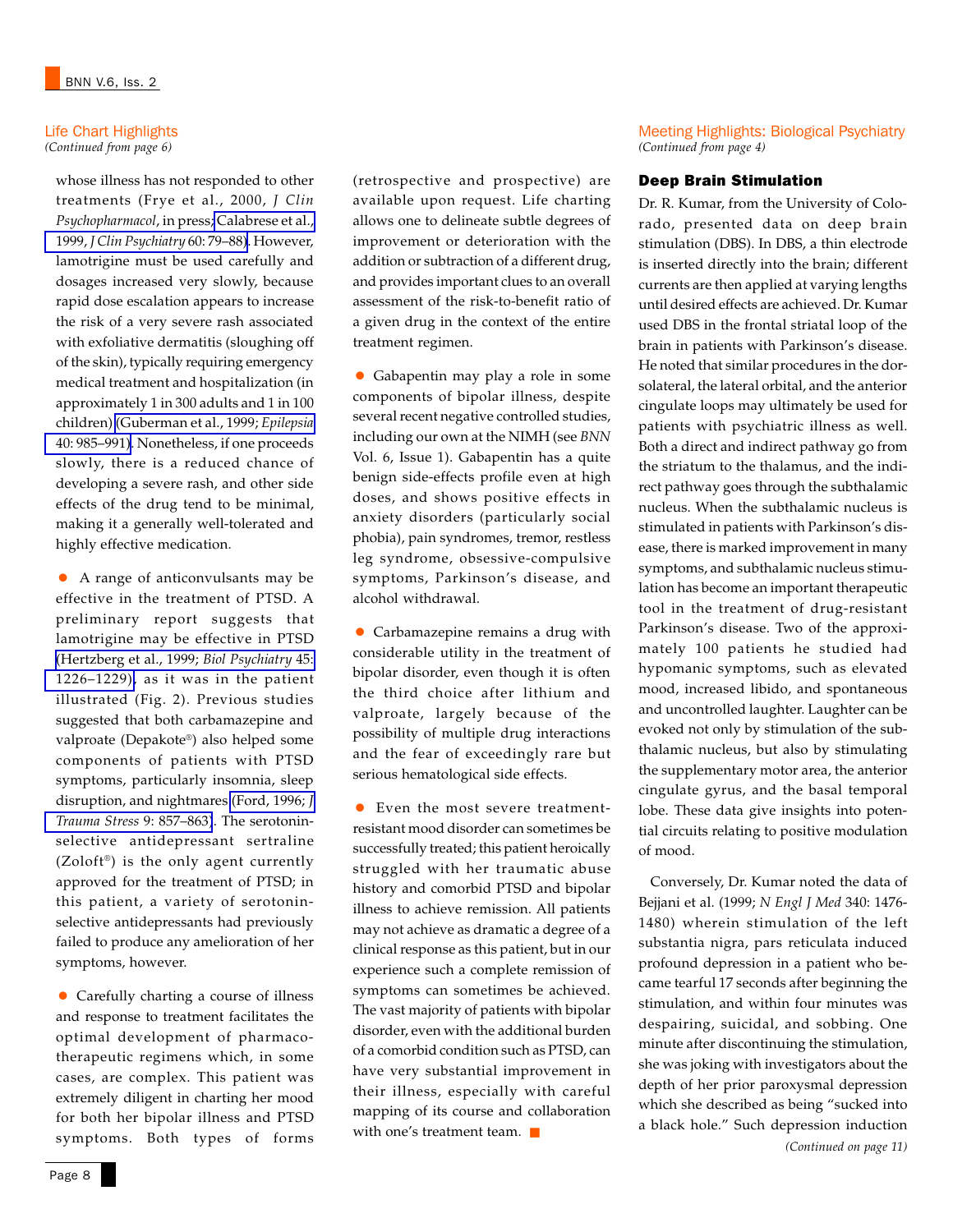# Meeting Highlights

Psychiatric Research Society Park City, Utah, February 9th–12th, 2000

The Psychiatric Research Society held its annual meeting from February  $9<sup>th</sup>-12<sup>th</sup>$ , 2000, in Park City, Utah. Considerable data of interest to bipolar illness were reported.

#### Lithium

A special symposium was held commemorating the 50<sup>th</sup> anniversary of the use of lithium. Dr. F. Goodwin of George Washington University began the symposium by noting the substantial database of doubleblind studies using lithium; of 186 patients with bipolar illness randomized to lithium, 20% had episode recurrence, in contrast to 187 patients on placebo who had a 73% recurrence rate. Similarly, in unipolar depression, there was a 22% relapse rate for those on lithium compared with 65% on placebo. Dr. Goodwin noted the decreasing average age of onset of bipolar illness occurring roughly in parallel with the increasing use of cocaine and speculated about whether the two were related.

 Dr. P. Grof of the University of Ottawa, Canada, reviewed the data from the study by [Maj et al. \(1998;](http://www.ncbi.nlm.nih.gov/entrez/query.fcgi?cmd=Retrieve&db=PubMed&list_uids=9433335&dopt=Abstract) *Am J Psychiatry* 155: 30– [35\)](http://www.ncbi.nlm.nih.gov/entrez/query.fcgi?cmd=Retrieve&db=PubMed&list_uids=9433335&dopt=Abstract), following 402 patients who had been on lithium for at least 5 years; of the 359 patients available for follow-up, only 68% were still on lithium, and of those 38% showed a complete response, 47% a partial response (i.e., at least one episode recurrence but 50% reduction in hospitalization), and 15% a poor response. Thirty-seven percent of patients discontinued their lithium because of lack of efficacy. Maj also found, as have other investigators, that patients with fewer prior episodes and hospitalizations before starting lithium prophylaxis were among the better responders.

• These latter data suggest the importance of starting treatment early and

maintaining it for prevention (pharmacoprophylaxis) to get the best lithium response.

 Dr. L. Tondo of the University of Cagliari, Italy, discussed the antisuicide effects of using lithium, which in his studies resulted in an average seven-fold reduction in suicide during treatment compared with pretreatment. Moreover, in the first year following lithium discontinuation, the risk of suicide increased 20-fold, but by the second year was back to baseline. Rapid discontinuation of lithium was associated with both an increased risk of relapse into an affective episode and a suicide attempt, compared with a slow taper. In Dr. Tondo's private clinic, 65% of those patients who discontinued lithium did so because they felt well!

• The potentially catastrophic increased risk not only for episode recurrence but also for death by suicide following lithium discontinuation suggests that it may be important to continue lithium therapy even in instances where its effects on mood stabilization are not overwhelming, i.e., it may have significant antisuicide effects separate from its effects on mood disorder ([Muller-Oerlinghausen et al.,](http://www.ncbi.nlm.nih.gov/entrez/query.fcgi?cmd=Retrieve&db=PubMed&list_uids=1430662&dopt=Abstract) 1992; *[J Affect Disord](http://www.ncbi.nlm.nih.gov/entrez/query.fcgi?cmd=Retrieve&db=PubMed&list_uids=1430662&dopt=Abstract)* 25: 261–269).

 Dr. G. Moore of Wayne State University reported on data from his studies in collaboration with Dr. H. Manji. They found that lithium decreased brain choline levels in the frontal cortex after 3-5 days of treatment, and that this effect was larger in responders to lithium than nonresponders. Lithium was also found to increase the neuroprotective factor Bcl-2 in rat frontal cortex; Bcl-2 increases growth of central nervous system axons. Dr. Moore indicated

# PSYCHIATRIC RESEARCH **SOCIETY**

that even low lithium levels (0.3 mEq/L) increased Bcl-2 in the rat brain, suggesting the potential importance of this neurotropic factor in the normal range (0.5–1.2 mEq/ L) of lithium clinical therapeutics. Moore et al. also found, using magnetic resonance spectroscopy (MRS), that lithium increased *N*-acetylaspartate (NAA) in all regions of brain. NAA is a marker of neuronal integrity.

• We have therefore arrived at the point where our pharmacotherapies not only have known effects on the biochemistry of the brain, but also on its substance and structure as they increase both neuroprotection and neurogenesis, providing another reason to remain on lithium. In addition to its proven efficacy in decreasing episode recurrence and lowering the risk of suicide, lithium may be not only neuroprotective, but also capable of engendering the birth of new nerve cells (neurogenesis).

 Dr. Grof also reviewed data from his studies of a subgroup of patients who have long-term and complete remissions on lithium therapy. Dr. Grof found that the children of patients who respond well to lithium also have an excellent response to lithium compared with the children of lithium-nonresponders. Thus, lithium response appears to be consistent within families. In this subgroup of highly lithiumresponsive patients, response also appeared to be associated with a specific M antigen, a normal MMPI profile, and weight gain (disappointingly). Response in this subgroup was not related to age, gender, or the number of previous episodes, in contrast to many other studies in nonselected patients

*(Continued on page 10)*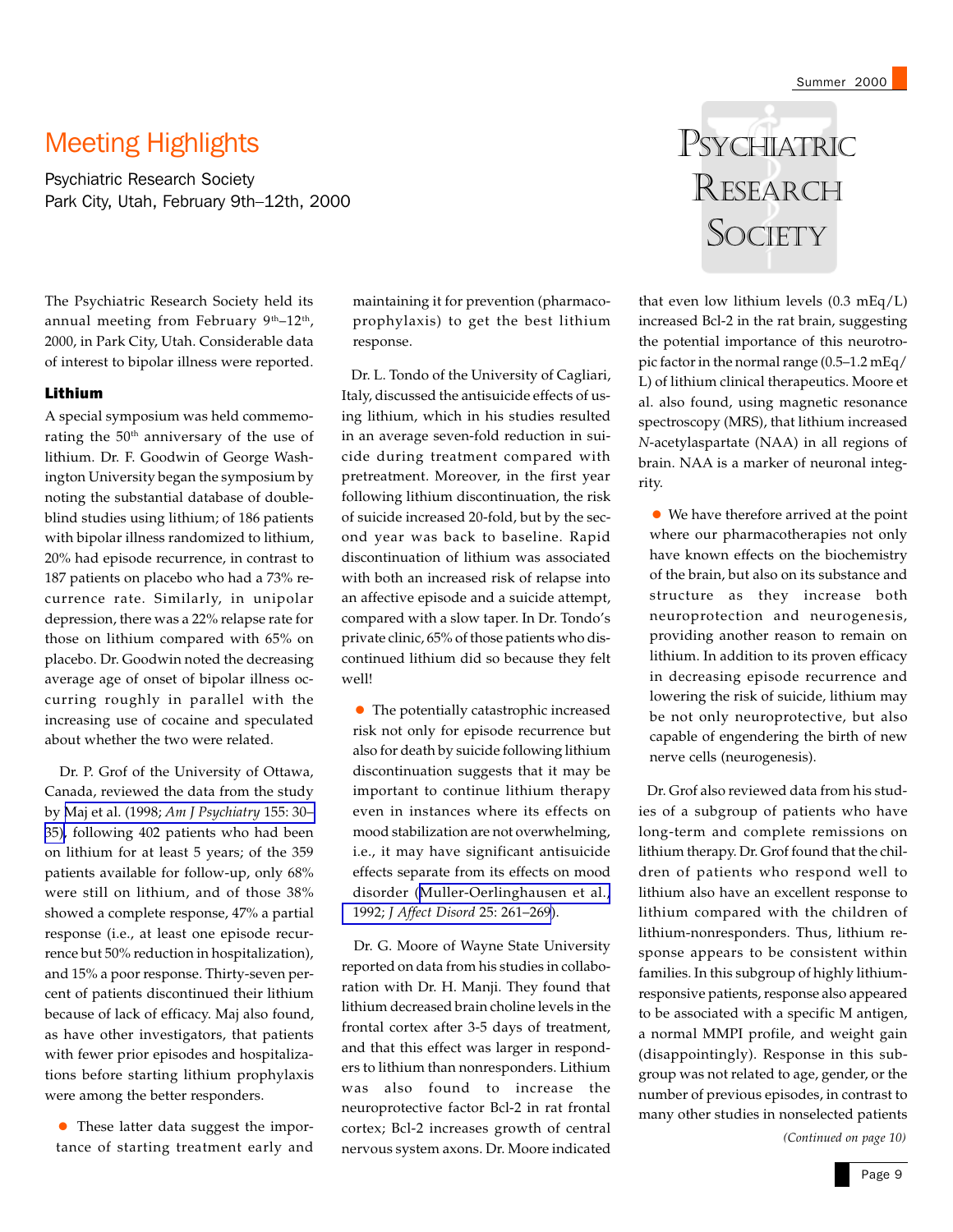#### Meeting Highlights: Psychiatric Research Society *(Continued from page 9)*

in whom number of prior episodes conveys a negative prognostic impact for lithium response. Dr. Grof followed 164 patients with an average of 8.9 prior episodes for an average of 16 years on lithium monotherapy treatment. The children of these excellent lithium responders responded well if they had an *episodic* course, and 17 of 20 relatives also responded to lithium, even when their clinical course was not classically bipolar.

## Genetics

Given the homogeneity of this highly responsive patient population, Grof and colleagues examined 378 genetic markers and found a linkage between bipolar illness vulnerability and loci on chromosomes 15q14 and 7q11. They also replicated the finding of an allele on chromosome 5, which has been identified as the encoding phospholipase C gamma-1, the presence of which doubles the risk of inheriting bipolar illness. Phospholipase C is involved in phosphoinositol turnover, which some investigators believe is important to lithium's mechanism of action.

• These very exciting findings suggest the importance of studying homogeneous populations (in this case chosen for lithium responsiveness) in trying to discover linkages and vulnerability markers that might be involved in the pathophysiology of bipolar illness.

 Dr. J. Rausch from the Medical College of Georgia reported that the affinity of the serotonin transporter and its different forms (polymorphisms) are associated with antidepressant response to the serotonin-active drug fluoxetine (Prozac®).

• These data provide a first glimpse into how the new genetics may help determine the most appropriate drugs for a given individual, long before the new genetics revolution is likely to provide the anticipated data about the pathophysiology of the illness itself.

 Dr. Nurnberger from Indiana University reported that depression in conjunction with increased alcohol use appears to be passed down in families. Families of individuals with both depression and alcoholism show a 16% prevalence of such comorbidity in first degree relatives compared with 12% in relatives of individuals with alcoholism alone and 4% in relatives of control subjects. Dr. Nurnberger and colleagues found a gene locus on chromosome 1 that may predispose to alcoholism in some individuals and to depression in others.

 Dr. Nurnberger also reported that, in males, bipolar I illness was associated with a 2.1 times increased risk of alcoholism, and bipolar II illness with a 1.9 times increased risk. Remarkably, in females, there was an 8-fold increased risk of alcoholism in those with bipolar I or II illness. Thus, even though there is a higher rate of alcoholism in males compared with females in the general population and in bipolar patients, females with bipolar illness are at an especially greater risk for development of such problems.

• A greater awareness of this association, and active therapeutic approaches for comorbid alcoholism in women with bipolar illness, are greatly needed. These could include direct queries about problems in this area and appropriate institution of preventive and, if needed, adjunctive therapeutic programs.

## Imaging

Dr. S. Taylor and Dr. I. Liberzon from the University of Michigan used positron emission tomography (PET) to study new opioid systems and the functional anatomy of emotions. They used a variety of provocative stimuli to evoke emotional responses in control subjects and demonstrated activation of limbic regions, particularly the amygdala and sublenticular areas. They also used a new opioid receptor ligand ([11C] carfentanil) as well as 150 water to show that the left amygdala and adjacent cortex were activated with exposure to pictures conveying negative affects.

• These data are highly convergent with the studies of [Ketter et al. \(1996;](http://www.ncbi.nlm.nih.gov/entrez/query.fcgi?cmd=Retrieve&db=PubMed&list_uids=8540778&dopt=Abstract) *Arch Gen Psychiatry* [53: 59–69\)](http://www.ncbi.nlm.nih.gov/entrez/query.fcgi?cmd=Retrieve&db=PubMed&list_uids=8540778&dopt=Abstract) with procaine and [George et al. \(1998;](http://www.ncbi.nlm.nih.gov/entrez/query.fcgi?cmd=Retrieve&db=PubMed&list_uids=9563292&dopt=Abstract) *Behav Modif* 22: 192– [204\)](http://www.ncbi.nlm.nih.gov/entrez/query.fcgi?cmd=Retrieve&db=PubMed&list_uids=9563292&dopt=Abstract) with emotion induction, showing that the left amygdala increased activity with the induction of sadness and dysphoric or anxiety-provoking stimuli, whereas it decreased activity with the induction of happiness and procainerelated euphoria. In contrast, the right amygdala activated in proportion to any emotion regardless of its valance. NIMH patients with bipolar illness have been found to have increased activity (metabolism) in the right amygdala even at baseline.

## Antidepressants

*(Continued on page 11)* Dr. F. Quitkin of Columbia University reviewed the validity of clinical trials of antidepressants, in light of the considerable negative press generated by some recent and widely published critics of antidepressant studies impugning the study designs, the adequacy of the double- blind, and other elements that led to a general questioning of their validity. Dr. Quitkin did a metaanalysis and examined the specific studies cited in these reports in a rigorous fashion. He found that: 1) the original sources failed to prove the assertion that standard antidepressants are no more effective than placebo; 2) contrary to what had been claimed, there was no evidence that active placebo offered an advantage over inactive placebo; 3) there was no substantial evidence to suggest that the raters' guesses about which subjects were on active treatment or placebo exceeded chance or that the raters in these studies were otherwise biased; and 4) standard, older antidepressants yielded a 65% response rate, the new antidepressants yielded a 66% response rate,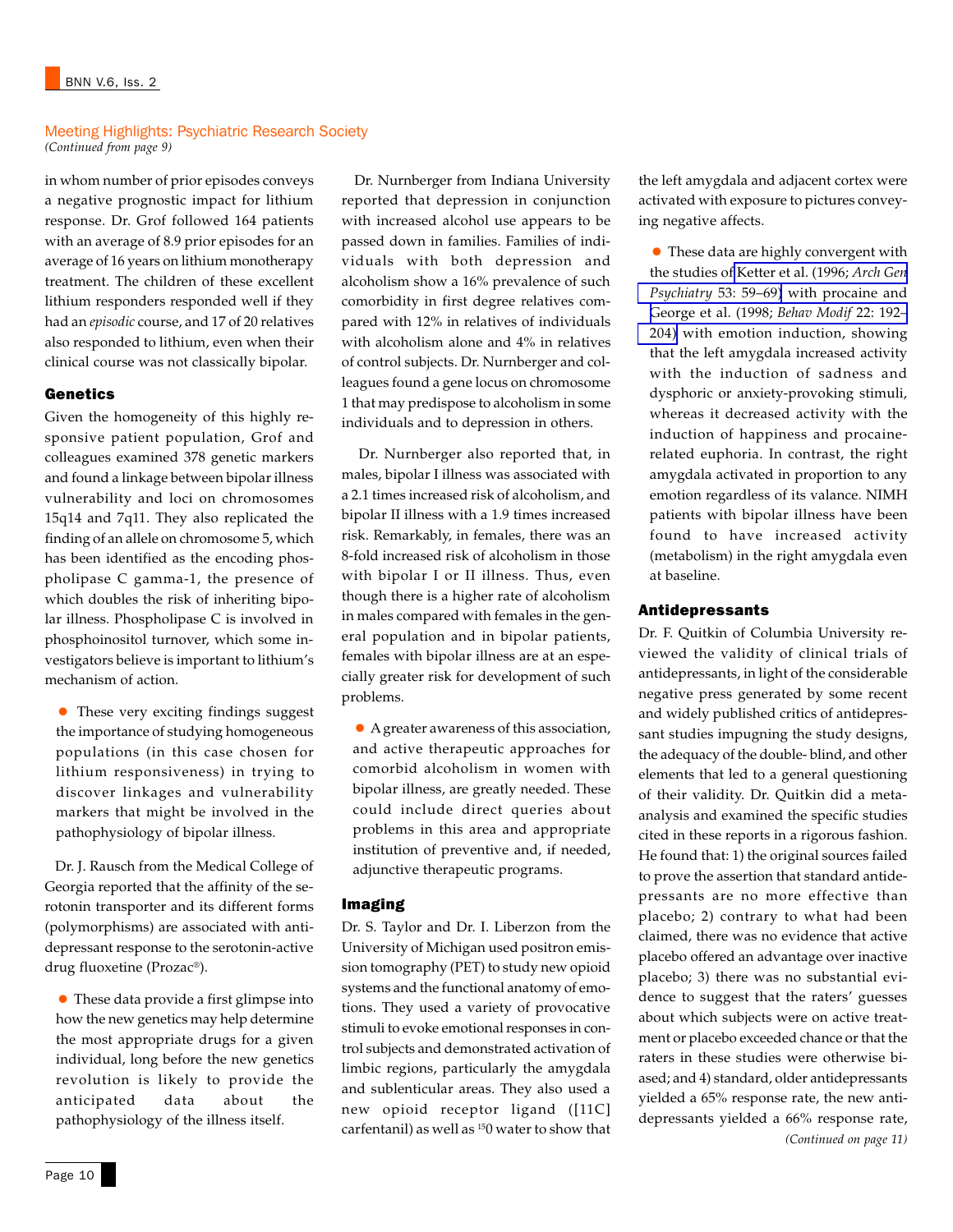#### Meeting Highlights: Psychiatric Research Society *(Continued from page 10)*

and placebo had a 39% response rate, and thus there was no evidence, as claimed by critics, that standard antidepressants were no more effective than placebo in studies of the new antidepressants.

 Dr. Quitkin suggested that some researchers have indicated that "allegiance effects" can complicate interpretation of psychotherapy trials. Although he acknowledged that the issue of bias and/or allegiance effects in both antidepressant and psychotherapy research is real and must be guarded against in clinical studies, he found that detailed examination of the literature did not yield the conclusive evidence that antidepressant trials were invalid as a few vocal critics had claimed.

 Dr. P. McGrath, also from Columbia University, reported new data that fluoxetine and imipramine were both effective in the acute treatment of atypical depression in 154 subjects. Both medications were significantly better than placebo and did not differ from one another, although significantly more patients dropped out of treatment with side effects from imipramine than fluoxetine. He concluded that despite earlier data that serotonin-selective reuptake inhibitors (SSRIs) might be the treatment of choice, fluoxetine appeared to be no better than imipramine in atypical depression, although it was better tolerated.

#### Early Onset Bipolar Illness

Dr. R. Post of the Biological Psychiatry Branch, NIMH, presented the data of Fergus et al. (2000) based on parental report of their childrens' behavior, indicating that there were four factors associated with early onset bipolar illness. Factor II, named "irritability and dyscontrol", included temper tantrums, poor frustration tolerance, impulsivity, increased aggression, decreased attention span, hyperactivity, and irritability. Factor II distinguished children with a later diagnosis of bipolar illness from the comparison groups (unipolar illness, attention deficit-hyperactivity disorder

## Research Update

*(Continued from page 2)*

"The ethical criticism of placebo-controlled trials, however, has merit in drawing attention to the need for ethical scrutiny and justification of studies using this research design." (p. 714)

- Franklin G. Miller, NIH, Dept. of Clinical Bioethics: *"Placebo-Controlled Trials in Psychiatric Research: An Ethical Perspective"*

"...a variety of alternatives and modifications to the traditional randomized parallel group, placebo-controlled trial can be implemented that are better matched to the needs and illness characteristics of bipolar patients, balancing both ethical risks and scientific rigor. (p. 731)

"Individually designed off-on-off-on (B-A-B-A) clinical trials have underappreciated merit in ascertaining the initial potential efficacy of an agent, both with their ability to confirm individual responsivity early in a drug's evaluation...and sparing nonresponders from a mandated placebo period...that is, patients are blindly placed on an active compound (A) and if they do not respond, no further placebo phase (B) is required. If they do respond, however, a placebo phase may be utilized in order to ascertain whether the response was likely to be spontaneous (related to the course of illness) or drug A-related." (p. 729)

- Robert M. Post, Kirk D. Denicoff, Gabriele S. Leverich, Biological Psychiatry Branch, NIMH: *"Special Issues in Trial Design and Use of Placebo in Bipolar Illness"*

[ADHD], and other diagnoses) as well as controls (with no diagnosis) at the earliest age. By age three, five of these irritability and dyscontrol symptoms were 10% more prevalent in the bipolar group compared with the comparison groups. In contrast, factors relating to more classical components of bipolar illness, such as factor I (depression), factor III (mania), and factor IV (psychosis/suicidality), only began to discriminate the children with bipolar illness from the others by age eight for factors I and III, and by age 11 for factor IV. Of the seven symptoms in factor II, temper tantrums, hyperactivity, and poor frustration tolerance discriminated the bipolar children from the non-bipolar children the earliest (beginning at age 2), followed by impulsivity at age 3, irritability at age 8, decreased attention span at age 11, and increased aggression at age 14. See *BNN* Vol. 5, Iss. 2, 1999, for a more complete discussion of early childhood and adolescent bipolar illness, or the book *The Bipolar Child*, by Papolos and Papolos (2000; Broadway Books).  $\blacksquare$ 

#### Meeting Highlights: Biological Psychiatry *(Continued from page 8)*

has also been observed on occasion with left anterior thalamic stimulation, left amygdala stimulation, left orbit stimulation, as well as right parietal cortex stimulation.

 Thus, whereas paroxysmal laughter associated with seizures (gelastic epilepsy) is generally related to a seizure focus on the right side of the brain, using DBS in patients with Parkinson's disease, depression appears more associated with left hemisphere seizure foci and direct stimulation of the left side of the brain. Dr. Kumar speculated on the eventual use of DBS for obsessive-compulsive disorder wherein a number of successes have been reported, and perhaps in Tourette's syndrome in which one case of bilateral thalamic stimulation was believed to be effective. ■